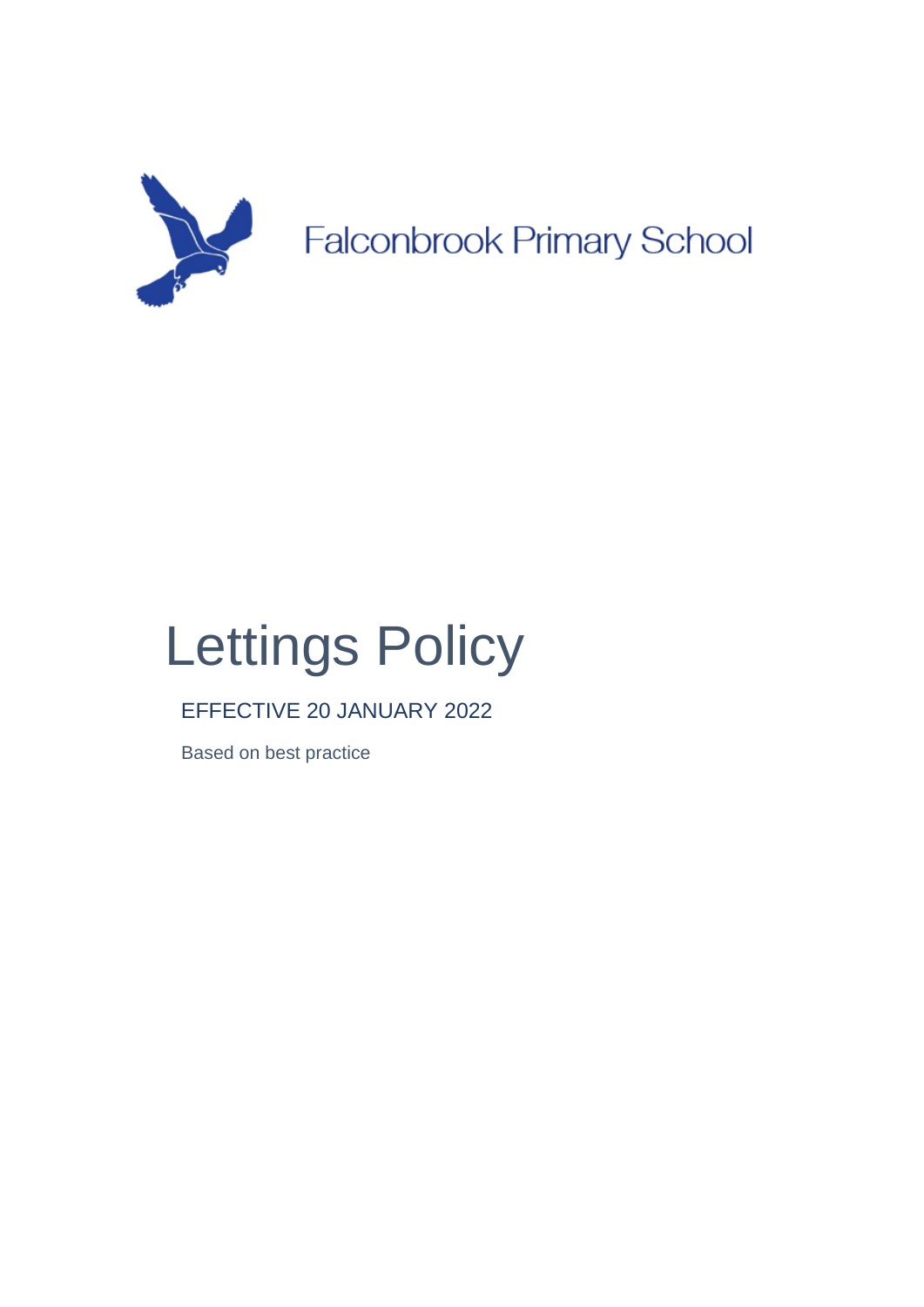# **Contents**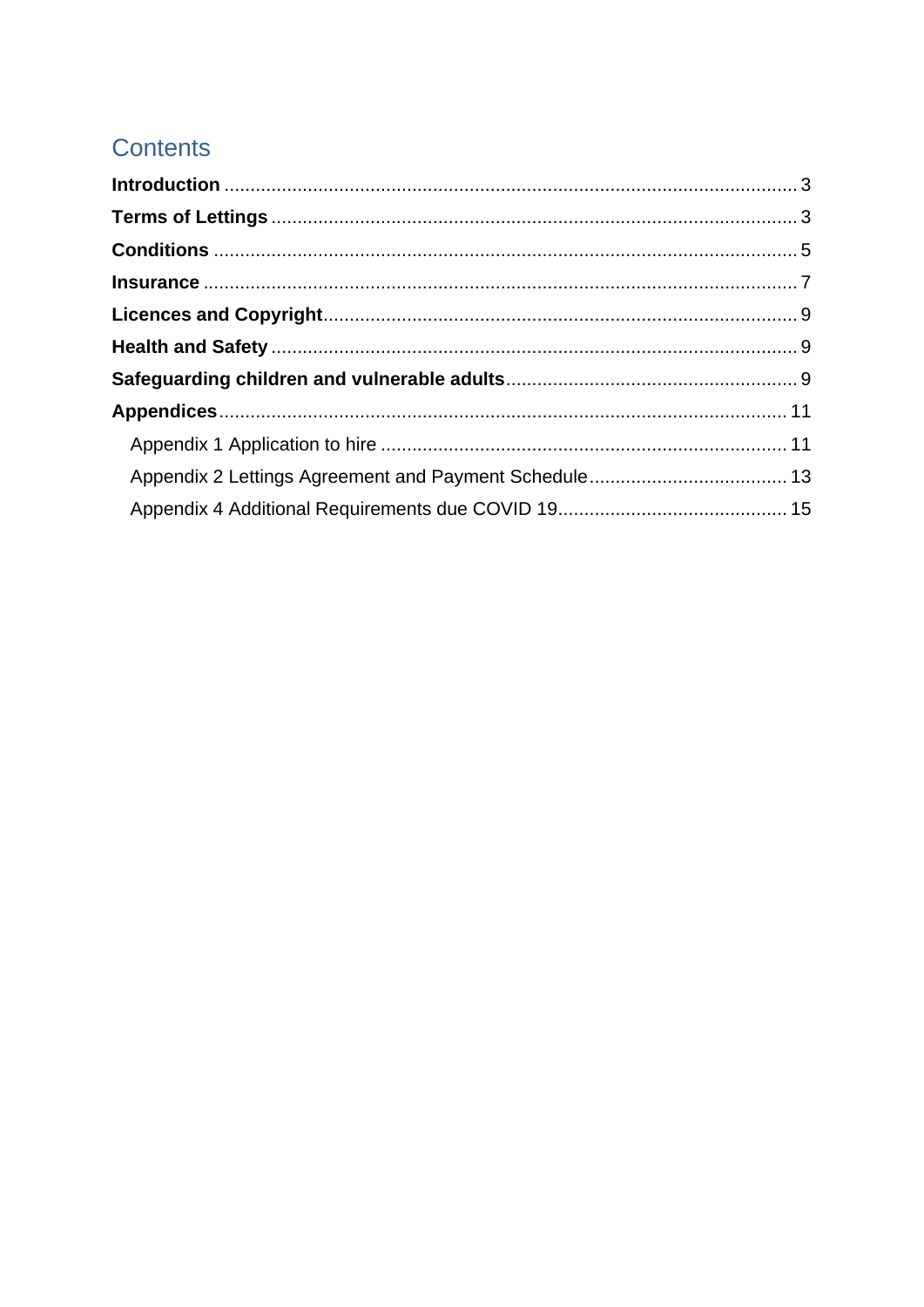# **Introduction**

The school Letting Policy outlines the proposals for community use of the Falconbrook building and grounds. Extended utilisation of the school facilities is positively encouraged by the Governing Board and must be approved by the Head Teacher. Lettings must be consistent with the aims and ethos of the school and hiring for tutoring primary aged children is not allowed. Any agreement to let must take into account the nature of the activity proposed. Priority shall be given to groups whose activities will benefit the children of the School.

This policy is reviewed on a regular basis by the Resources Committee and in consultation with the Local Education Authority.

Hiring rates legislation requires that any costs of hiring premises which are charged to the school's delegated budget must be repaid to that budget from income received, for example costs of electricity, heating and payments to members of staff, before allocating income to anything else. The surplus will be available for use by the Head Teacher.

# Terms of Lettings

Applications should be made using the Application to hire form – Appendix 1, by singing this application hirers agree to the terms and conditions of hire Lettings are provisionally confirmed once the school has issued a Hire of Premises letter and payment schedule - Appendix 2 and are confirmed when BACS payment has been received. All hirers during COVID 19 must also submit a COVID risk assessment and agree to the additional housekeeping requirements in – Appendix 3.

# **1.1 Deposit**

A non-returnable deposit shall be paid when the application to hire is made; the balance to be paid no later than four weeks before the date of the hiring. If the hiring is in the school holidays then the deposit and balance must be paid two weeks before the end of term.

A separate and returnable £250 deposit has to be put up, as surety against:

- complaints from neighbours about noise from our school;
- damage to the fabric of the school;
- loss of any items belonging to the school;
- exceeding the hours for which the hiring was booked;
- not leaving the rooms in the condition in which they were found;
- failure to clear up properly; and as surety against failure to vacate the premises by the agreed time.

Please note, deposits are only returnable after one week of the hiring taking place. If the hiring takes place in the holiday, then the deposit may not be returned until the beginning of the subsequent school term.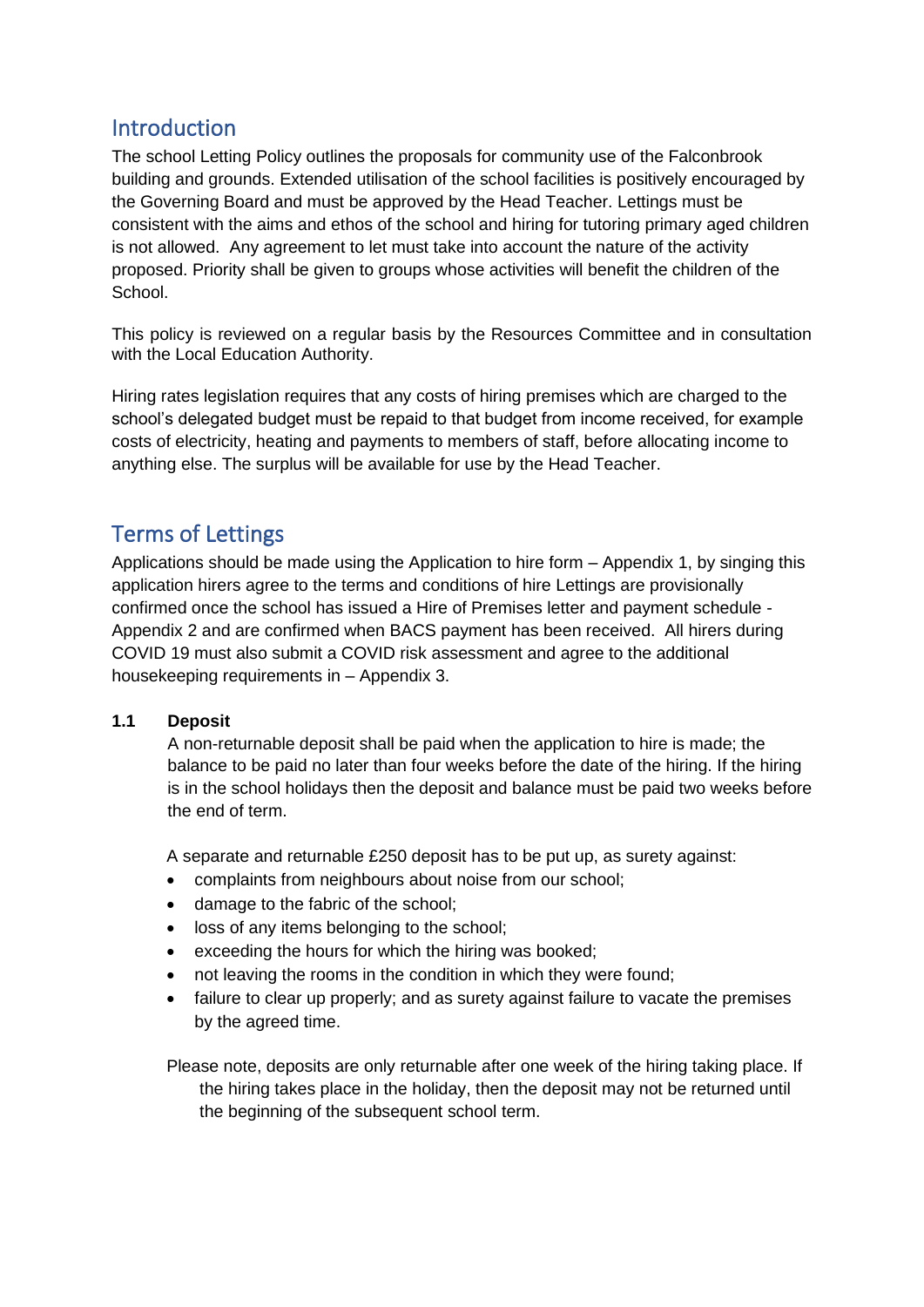# 1.2 **Payment**

Bookings and payment fees for one off lettings must be made at least 14 days in advance by BACS transfer in line with the hirer's payment schedule. Block bookings must be paid in advance each half term in line with the hire's payment schedule. • On receipt of payment, hirers will be given a receipt.

# 1.3 **Sub-lets prohibited**

The Hirer shall not sub-let the premises to another person or organisation.

# **1.4 Force majeure**

The school, Head Teacher or Governors shall not be liable for any failure of or delay in the performance of this agreement for the period that such failure or delay is

- beyond their reasonable control,
- materially affects the performance of any of its obligations under this agreement, and
- could not reasonably have been foreseen or provided against.

# **1.5 Cancellation**

- 1.5.1 Occasional bookings of under a term in length: the hirer to give at least ten days' notice of a cancellation per booking.
- 1.5.2 Block-bookings of a term or longer: at least two months' notice of cancellation to be given by the hirer or Governors per booking. Shorter periods of notice may be mutually agreed.
- 1.5.3 If the Head Teacher consider it likely that any one of these conditions will not be complied with by the hirer, the Head Teacher may terminate the hiring forthwith by written notice to the hirer.
- 1.5.4 If during the period of a hiring, the Head Teacher or any other authorised member of staff who may be present is of the opinion that any of these conditions have not been complied with or that disorder, damage to property or an illegal act has taken place or is threatened, that person may summarily terminate the hiring by oral notice to the hirer, or (in his/her absence) to any other person or persons apparently in control of the proceedings, whereupon the premises shall be vacated forthwith.
- 1.5.5 In the event of the hiring being cancelled under either (1.5.3) or (1.5.4) above the Governors shall be under no liability to refund any payment made for the hiring or to compensate the hirer or any other person for any loss or damage sustained in consequence of the cancellation.
- 1.5.6 With the exception of (1.5.1) and (1.5.2), any cancellation of a booking will incur costs as follows: For an occasional booking (under a term); less than 2 weeks' notice of cancellation the full amount will be due.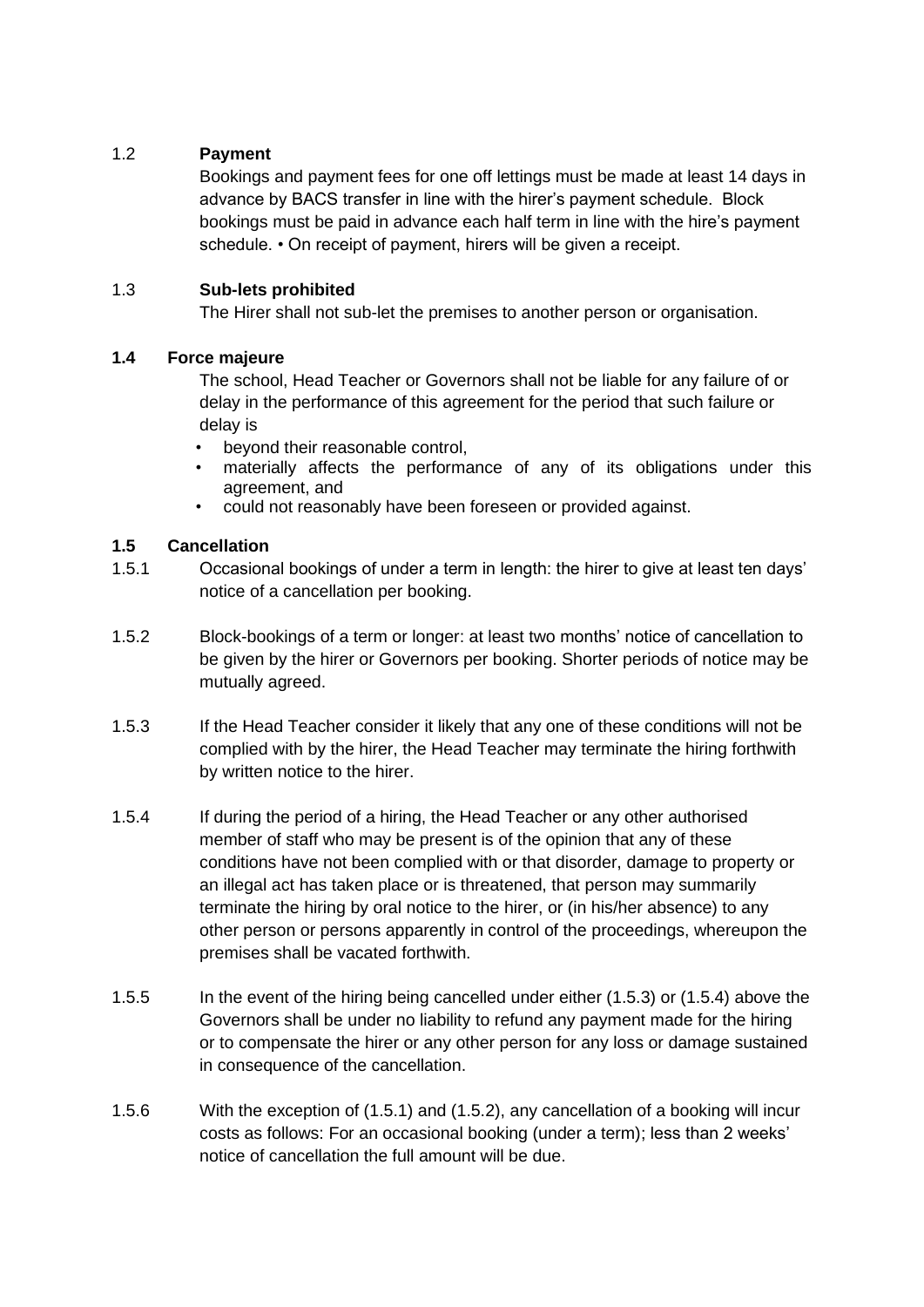- For a block booking (a term or more); Less than 4 weeks' notice of a cancellation the full amount will be due, per cancelled booking. 4 to 6 weeks' notice of a cancellation half the charge will be due, per cancelled booking. 6 to 8 weeks' notice of a cancellation a quarter of the charge will be due, per cancelled booking.
- 1.5.7 If a government lockdown prevents the hire going ahead, the cost of the hire will be credited to your account to use against future bookings.

# **Conditions**

# 2.1 **Times**

The Head Teacher will have the authority to enter into agreements to let school premises between 6pm and 10pm Monday to Friday in term time and between 9am and 5.00pm on Saturdays, Sundays, Bank Holidays and school holidays. The hire time includers setting up and packing away.

# 2.2 **Capacity and access**

The hirer must provide the school the estimated of the number of people expected and may not exceed this number by more than 10%. The maximum number of people allowed for any letting is 100.

The area of letting is restricted to the room or area specified on the letting agreement, plus allocated toilet facilities. Access to any other part of the building or grounds is strictly prohibited.

# 2.3 **Hire Charges Sep 2021 – July 2022**

| Area                                                                                           | <b>Charges</b>                                                                 |                |  |
|------------------------------------------------------------------------------------------------|--------------------------------------------------------------------------------|----------------|--|
| Monday - Thursday 6pm-10pm                                                                     | Space                                                                          | Premises costs |  |
| Lower Hall (No equipment hire)                                                                 |                                                                                |                |  |
| (with use of toilet facilities)                                                                | £30 per hour                                                                   | £25 per day    |  |
|                                                                                                |                                                                                |                |  |
| Midweek & Term Time only<br>$\bullet$                                                          |                                                                                |                |  |
| Minimum 2 hour booking<br>$\bullet$                                                            |                                                                                |                |  |
| Saturday, Sunday, Bank Holiday and school holidays must be booked separately -<br>$\bullet$    |                                                                                |                |  |
| charge above rates + £20 per hour and Premises costs above rates + £10 per day.                |                                                                                |                |  |
| Set up/ clear up time to be included to hire times. Hourly charges only (not part<br>$\bullet$ |                                                                                |                |  |
| hours)                                                                                         |                                                                                |                |  |
| Payable monthly in advance. Rates and T&C reviewed annually<br>$\bullet$                       |                                                                                |                |  |
|                                                                                                | Subject to approval and restrictions in COVID 19 risk assessment October 2021. |                |  |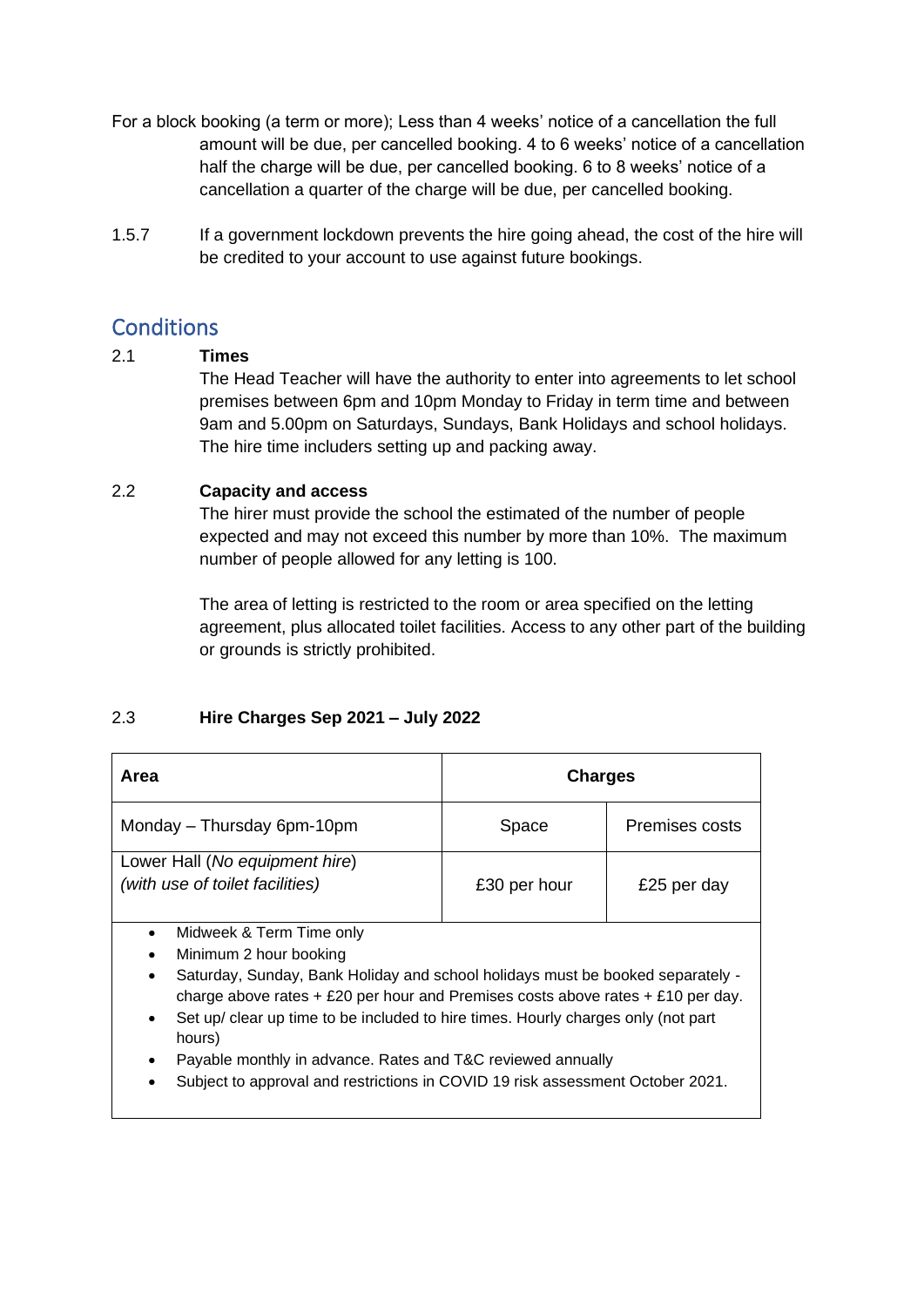# 2.4 Payment

A returnable £250 deposit has to be put up, as surety against:

- complaints from neighbours about noise from our school;
- damage to the fabric of the school;
- loss of any items belonging to the school;
- exceeding the hours for which the hiring was booked;
- not leaving the rooms in the condition in which they were found;
- failure to clear up properly; and as surety against failure to vacate the premises by the agreed time.

Please note, deposits are only returnable one week after the end of the hire period. If the hiring takes place in the holiday, then the deposit will not be returned until the beginning of the subsequent school term.

# 2.4 **Use of the Kitchen**

If the dining room is hired the kitchen may only be used for the cold food preparation. Kitchen facilities may not be used for the preparation of hot food under any circumstances.

# 2.5 **Hirer's Apparatus and Equipment**

The hirer may only bring any apparatus or equipment onto the premises by prior arrangement. The hirer shall ensure that such apparatus or equipment is removed. Any property not so removed may be removed by the school at the hirer's risk. The cost of such removal, together with any storage charges incurred shall be recoverable from the hirer.

Regular storage facilities may be available to the hirer at a pre agreed charge and only when part of the letting agreement.

No advertisements, emblems or slogans shall be displayed inside or outside the school premises without the prior written permission in the lettings agreement.

# 2.6 **School Apparatus and Equipment**

Lettings refer to the rooms or outdoor space and do not include use of any school equipment. The Head Teacher retains absolute discretion as to whether the use of any school equipment will be added to a letting agreement, the terms of use and the rate of additional charges which will be applied to the contract. Any let which includes the hire of such equipment may also be subject to an additional or greater deposit.

# 2.7 **Damage**

Any damage to the premises or its contents by the hirer must be reported on the day of hire to the Premises Manager or person from the school supervising the letting. This must be followed by a written report on the damage caused.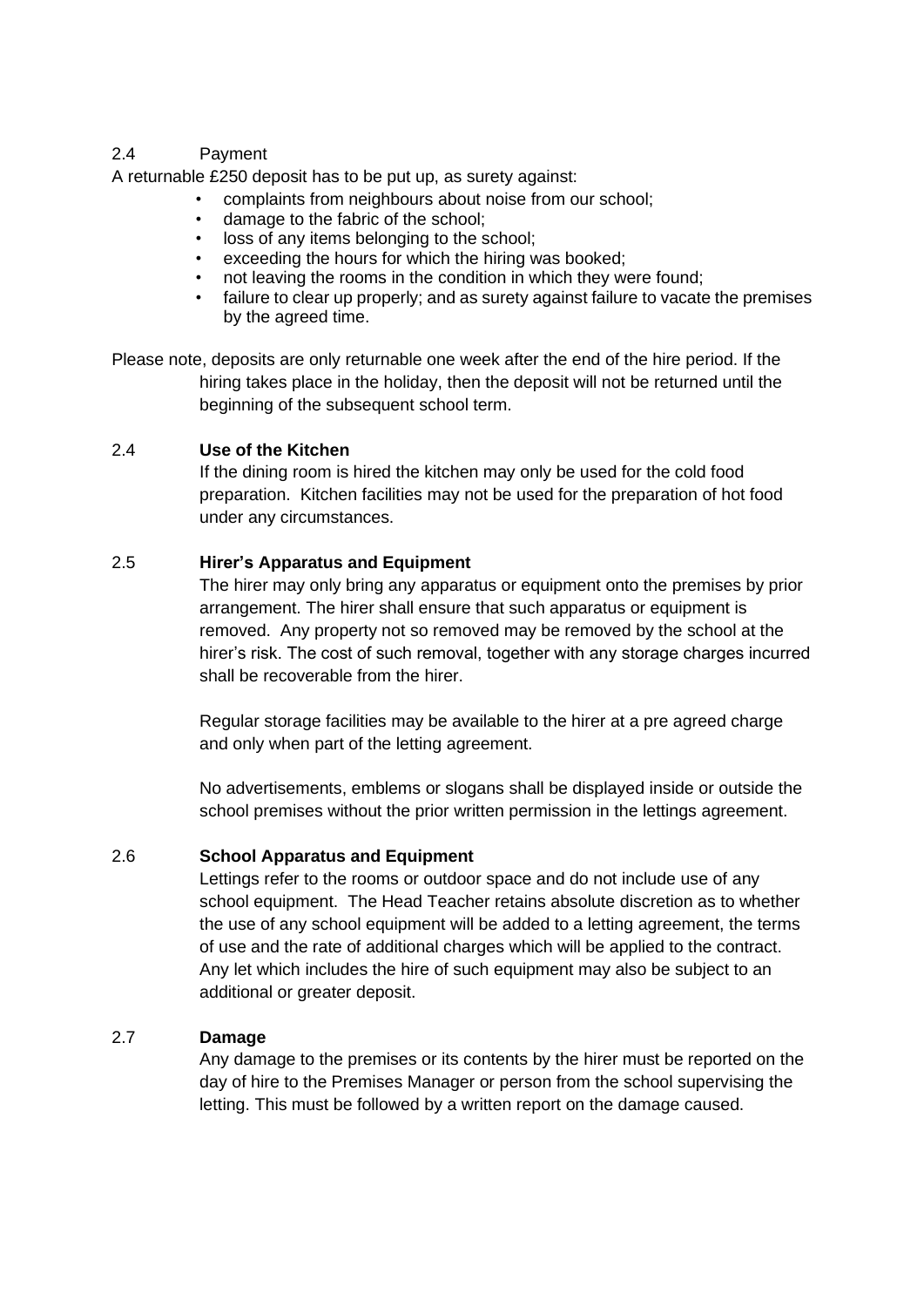# 2.8 **Additional Charges**

Additional costs will be payable if the premises or equipment are damaged or not restored to the condition in which they were originally let or when hirer's equipment is left behind. This additional cost will be deducted from the deposit in the first instance, with any additional sum being notified to the hirer and payable within 7 days of such notification.

# 2.9 **Right of Entry**

The Head Teacher, Governors, Premises Manager and Business Manager shall have right of entry to the premises during the letting.

# 2.10 **Car Parking**

Car parking is not available at the school.

# 2.11 **Animals**

No pets or animals allowed on school premises.

# 2.12 **Smoking, Drugs and Alcohol are strictly prohibited**

- Smoking is not allowed in school buildings or within school grounds.
- The consumption of alcohol is not allowed in school buildings or within school grounds under any circumstances.
- If a member of the hire party is deemed to be under the influence of drugs or exhibiting drunken behaviour or is verbally or physically aggressive, they will be asked to leave the premises. If they refuse, the police will be called. Any such behaviour will result in an immediate review of the lettings contract.

# 2.12 **Instructions**

The hirer must comply with any instructions given by the Premises Manager, Site Supervisor or the Business Manager.

# **Insurance**

The Hirer and all others attending do so at their own risk.

- 3.1 The school shall not be responsible for any loss or damage caused to the Hirer or any other person as a result of:
	- Failure or defect or want of repair in any of the fixtures, fittings, furniture, equipment or appliances at the school
	- Failure or defect or want of repair in the premises or the means of access to the premises
	- Failure or interruption in the supply of water, gas or electricity
	- Theft or malicious or accidental damage to or loss of any property of any person taken from or left at the premises
- 3.2 The hirer must arrange public liability insurance:-
	- to protect the hirer against third party claims for loss, damage, injury or death arising out of the use of the premises for not less than £2 million, and
	- to provide an indemnity cover in respect of damage to the premises hired for not less than £2 million where such damage can be attributed to the negligence of the hirer or his/her employees or agents;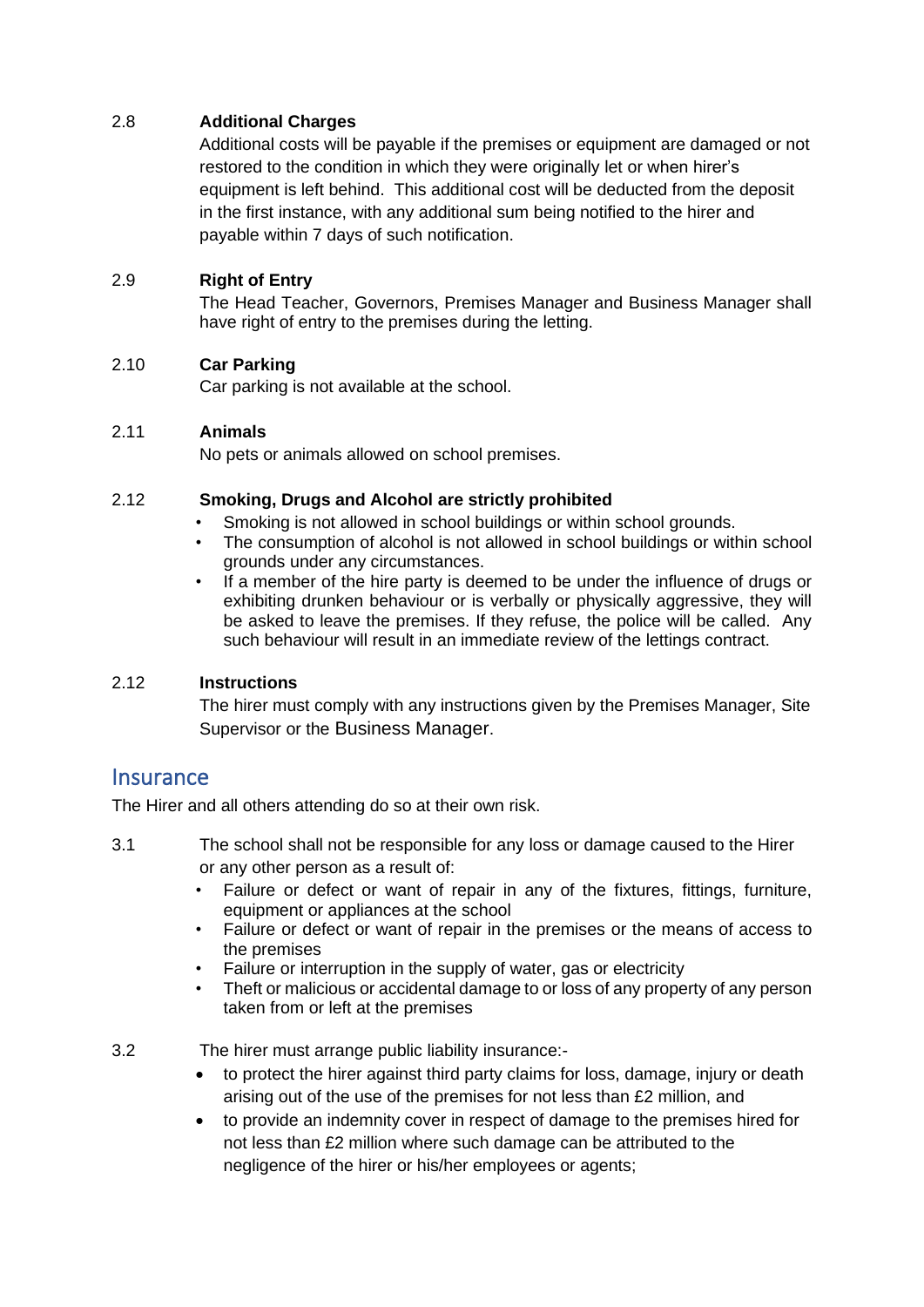- Indemnity should be extended to include the governing body of the school;
- 3.3 The hirer shall indemnify the Governing Body of the school against:-
	- all claims, loss, damage or injury which may be brought against or suffered by the Governing Body arising from or in consequence of their hiring of the school premises or equipment;
	- the cost of reinstating or replacing any part of the premises or any property which shall be damaged, destroyed or removed during the period of the hiring of the premises;

A copy of the public liability insurance must be provided before the first date of hire.

# Licences and Copyright

The hirer is responsible for obtaining all necessary licences and copyright consent and must provide proof of a licence and copyright consent 48 hours before the hiring.

Licences are required by the local authority and are usually required for entertainment advertised to the general public, whether on payment or otherwise. Licences may be required when playing live or recorded music.

Licences are not required for bazaars, jumble sales, car-boot sales, bingo or private parties.

Copyright consent may be obtained from the Performing Rights Society: 020 7580 5544.

# Health and Safety

The Hirer must have due regard for fire safety. This policy should be read in conjunction with the Health and Safety Policy and Wandsworth Borough Council's Safety Regulations.

# **Risk Assessment**

All hirers must submit a risk assessment for the activities which will take place during the hire taking into consideration the environment. The risk assessment must be provided to the school in advance of the first hire date.

# **Evacuation**

The Hirer is responsible for ensuring that all people using the school premises are aware of emergency exits and that the fire escapes are not blocked or impeded.

# **First Aid**

The Hirer is responsible for providing a First Aid kit and ensuring First Aid training for supervising personnel as necessary.

# Safeguarding children and vulnerable adults

Hirers working with children or vulnerable adults must

- have a child protection and safeguarding policy
- identify a lead person in safeguarding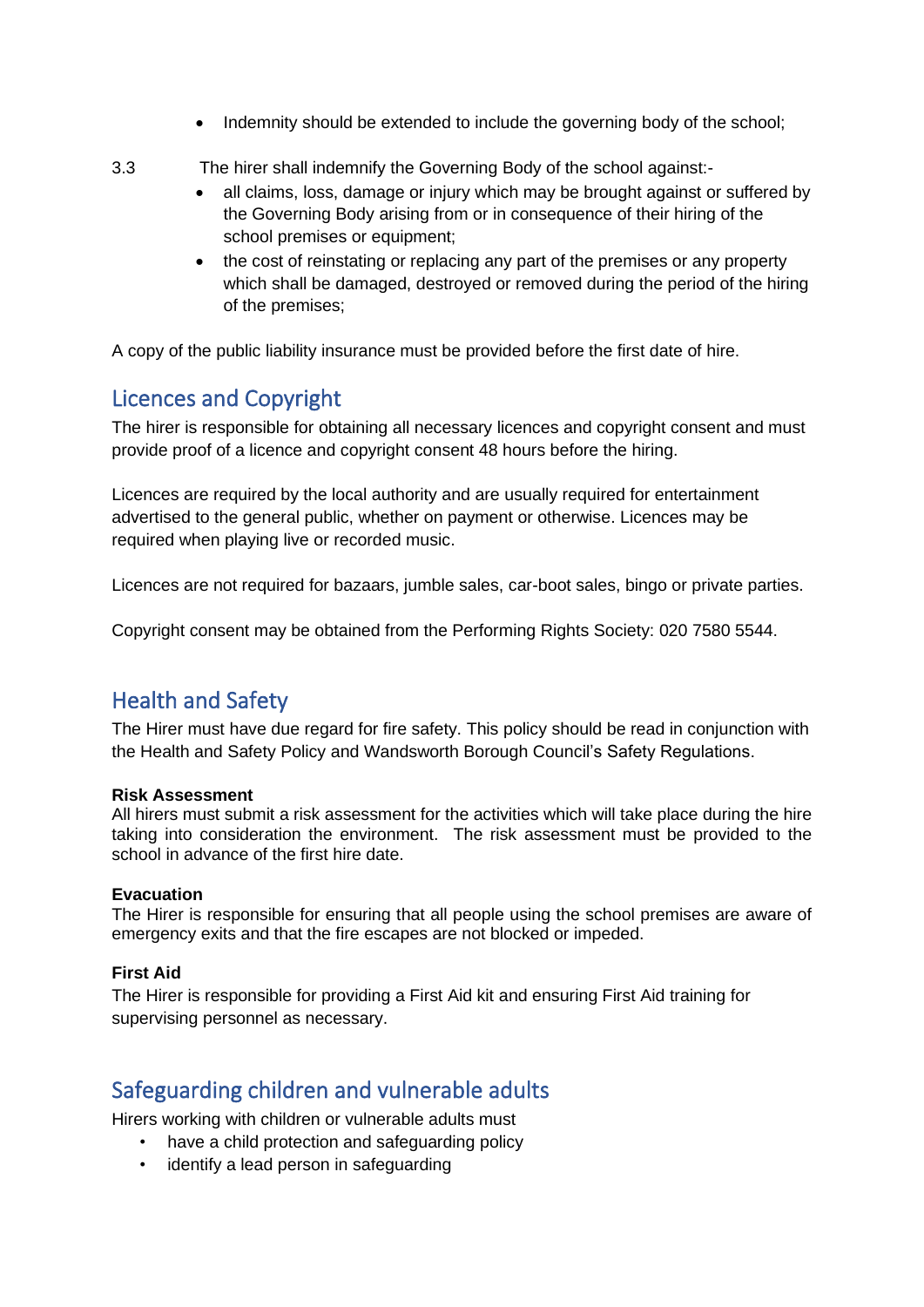- ensure teachers and coaches are properly qualified and registered to the appropriate awarding body
- ensure teachers and coaches hold a satisfactory enhanced DBS and check

The hirer must take appropriate steps to ensure that all children and vulnerable adults associated with the letting are properly safeguarded in line with current legislation and guidance. In the case of lettings which involve children and vulnerable adults, the hirer must have in place a suitable safeguarding policy. The hirer has sole responsibility for the safeguarding of the children and vulnerable adults associated with the letting. A copy of the hirer's current safeguarding policy should be provided to the school on commencement of a letting.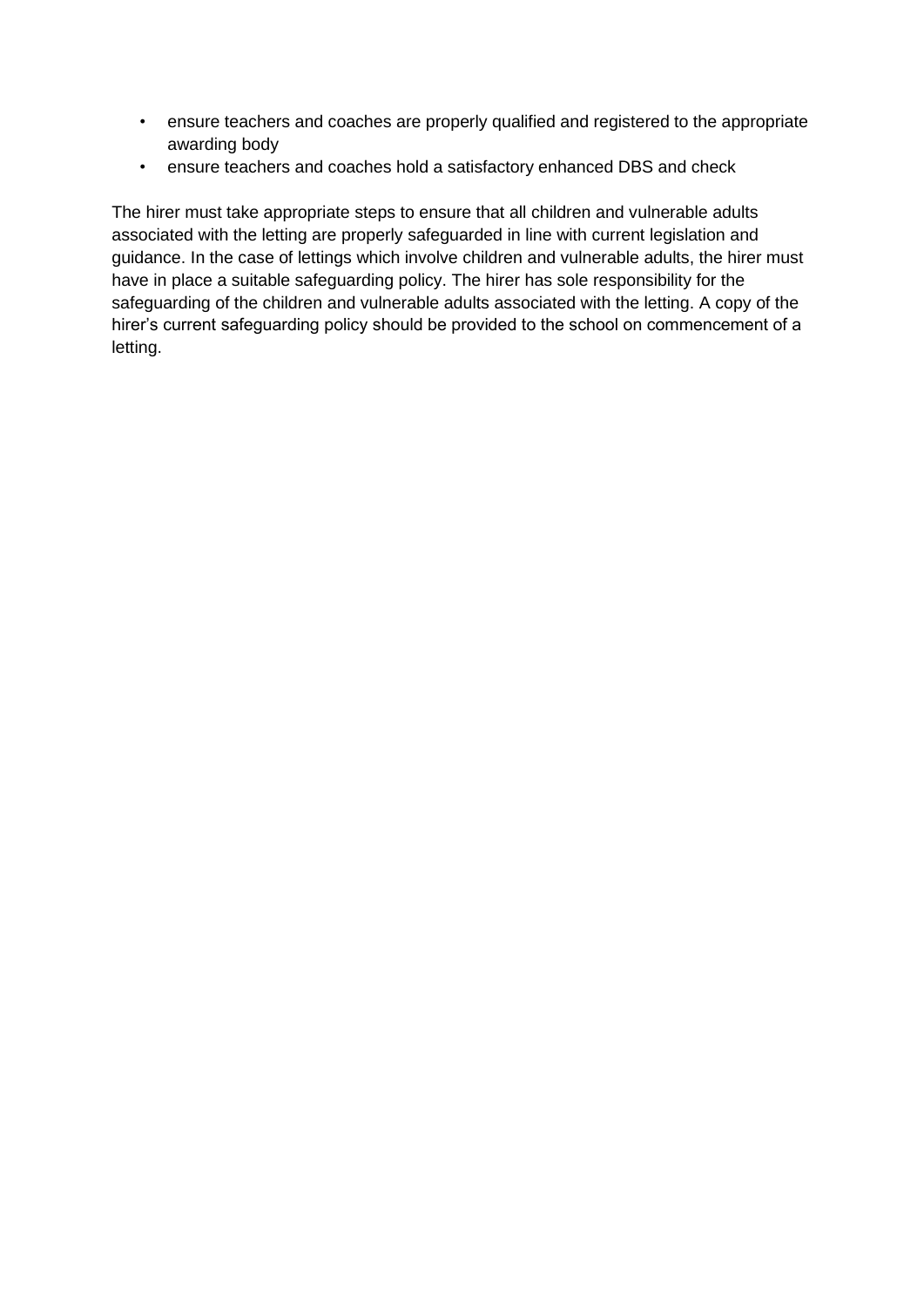# Appendices

Appendix 1 Application to hire

This form must be completed by someone aged 21 or over who will be responsible for the payment of the charges for the use of the accommodation and facilities and who will give the indemnity required. This application must be forwarded to the Business Manager [premises@falconbrook.net.](mailto:premises@falconbrook.net)

| <b>APPLICATION TO HIRE</b>                                |                                                                         |
|-----------------------------------------------------------|-------------------------------------------------------------------------|
| 1. Applicant Name:                                        |                                                                         |
| Name                                                      |                                                                         |
| Position                                                  |                                                                         |
| Organisation                                              |                                                                         |
| <b>Address</b>                                            |                                                                         |
| Post Code                                                 |                                                                         |
| Telephone                                                 |                                                                         |
| Email                                                     |                                                                         |
| Website                                                   |                                                                         |
| 2. Person responsible for payment:                        |                                                                         |
| Name                                                      |                                                                         |
| Position                                                  |                                                                         |
| Post Code                                                 |                                                                         |
| Telephone                                                 |                                                                         |
| Email                                                     |                                                                         |
| 3. Purpose of Hiring:                                     |                                                                         |
| Purpose                                                   |                                                                         |
| Number of people                                          |                                                                         |
|                                                           | 4. Details of Hirer's Public Liability Insurers Name and Policy Number: |
| Insurance Company                                         |                                                                         |
| <b>Policy Number</b>                                      |                                                                         |
| Please provide your Insurance certificate with this form. |                                                                         |
| <b>5 Accommodation Required</b>                           |                                                                         |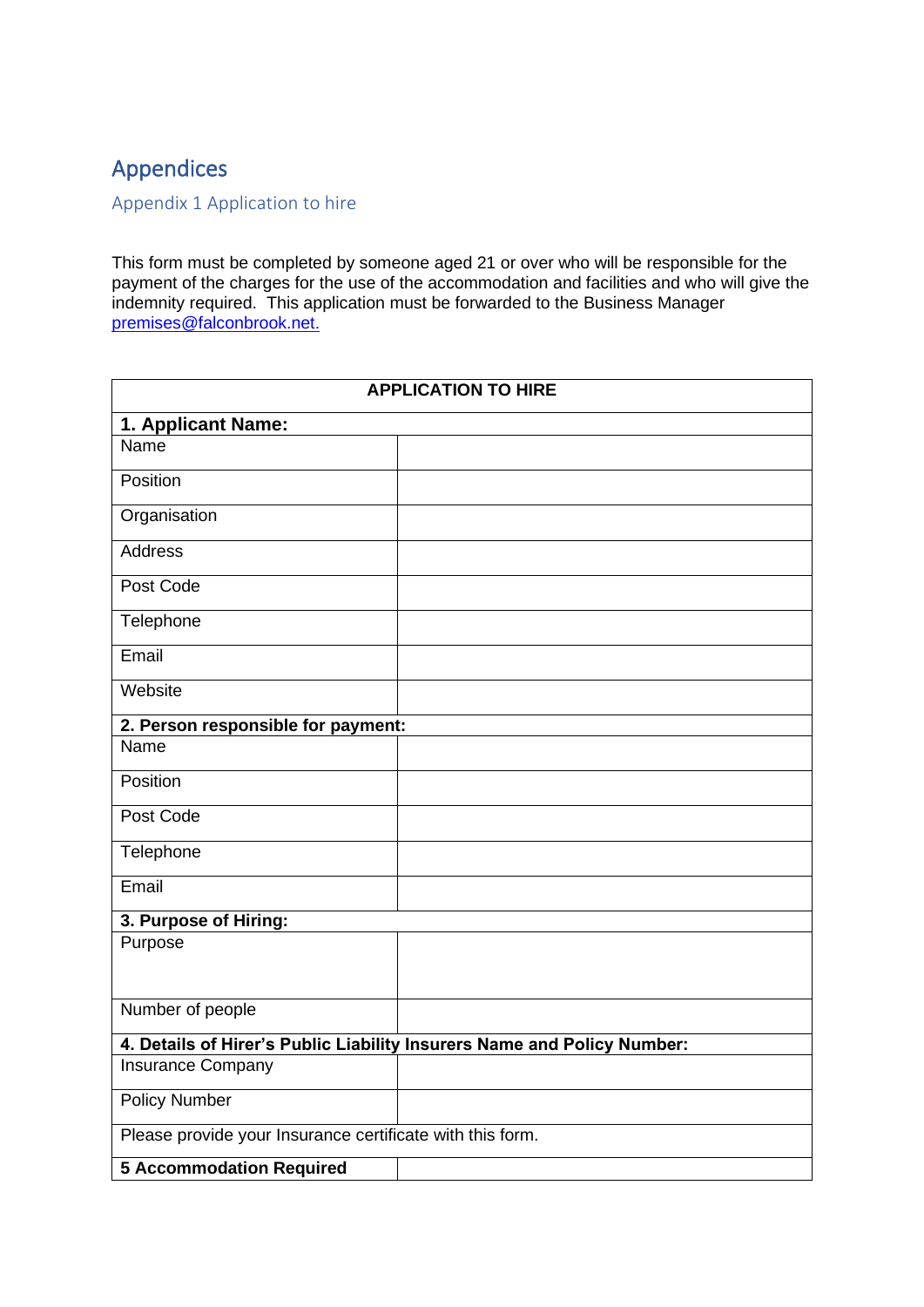| Rooms                                                 |  |
|-------------------------------------------------------|--|
| Date or Date range<br>Always excludes school holidays |  |
| Day of week                                           |  |
| Recurrence                                            |  |
| Start time                                            |  |
| End time                                              |  |
| <b>5 Special Requests</b>                             |  |

| On behalf of the organisation/ person described in (1), whose authority I have to bind them |
|---------------------------------------------------------------------------------------------|
| by signing this application, I do hereby agree to indemnify Falconbrook Primary School      |
| against any liability whatsoever which may arise out of the hire of premises to me. I/We*   |
| also confirm that the appropriate insurance is in place in accordance with the Conditions   |
| of Hire.                                                                                    |

| Signed | Name |
|--------|------|
| Date   |      |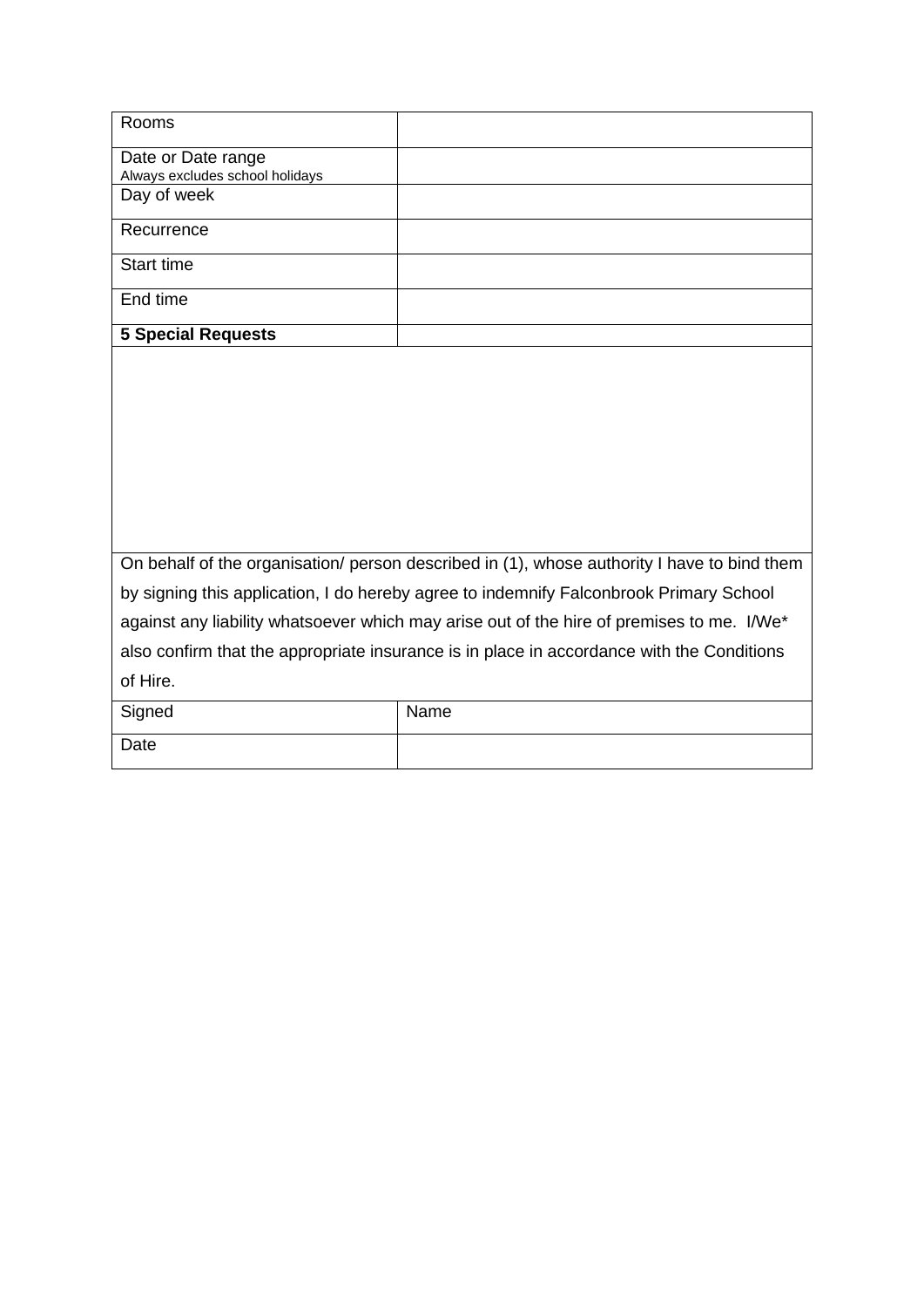Appendix 2 Lettings Agreement and Payment Schedule



# **Falconbrook Primary School**

# **LETTINGS AGREEMENT**

Agreement between **Falconbrook Primary School**, Wye Street, London SW11 2LX Telephone 02074 228 7706 Email admin@falconbrook.net

| and                                                                     |  |  |
|-------------------------------------------------------------------------|--|--|
| Organisation                                                            |  |  |
| <b>Address</b>                                                          |  |  |
| Post Code                                                               |  |  |
| Telephone                                                               |  |  |
| Email                                                                   |  |  |
| 2. Person responsible for payment:                                      |  |  |
| Name                                                                    |  |  |
| Position                                                                |  |  |
| Post Code                                                               |  |  |
| Telephone                                                               |  |  |
| Email                                                                   |  |  |
| 3. Purpose of Hiring:                                                   |  |  |
| Purpose                                                                 |  |  |
| Number of people                                                        |  |  |
| 4. Details of Hirer's Public Liability Insurers Name and Policy Number: |  |  |
| <b>Insurance Company</b>                                                |  |  |
| <b>Policy Number</b>                                                    |  |  |
| <b>5 Accommodation Required</b>                                         |  |  |
| Rooms                                                                   |  |  |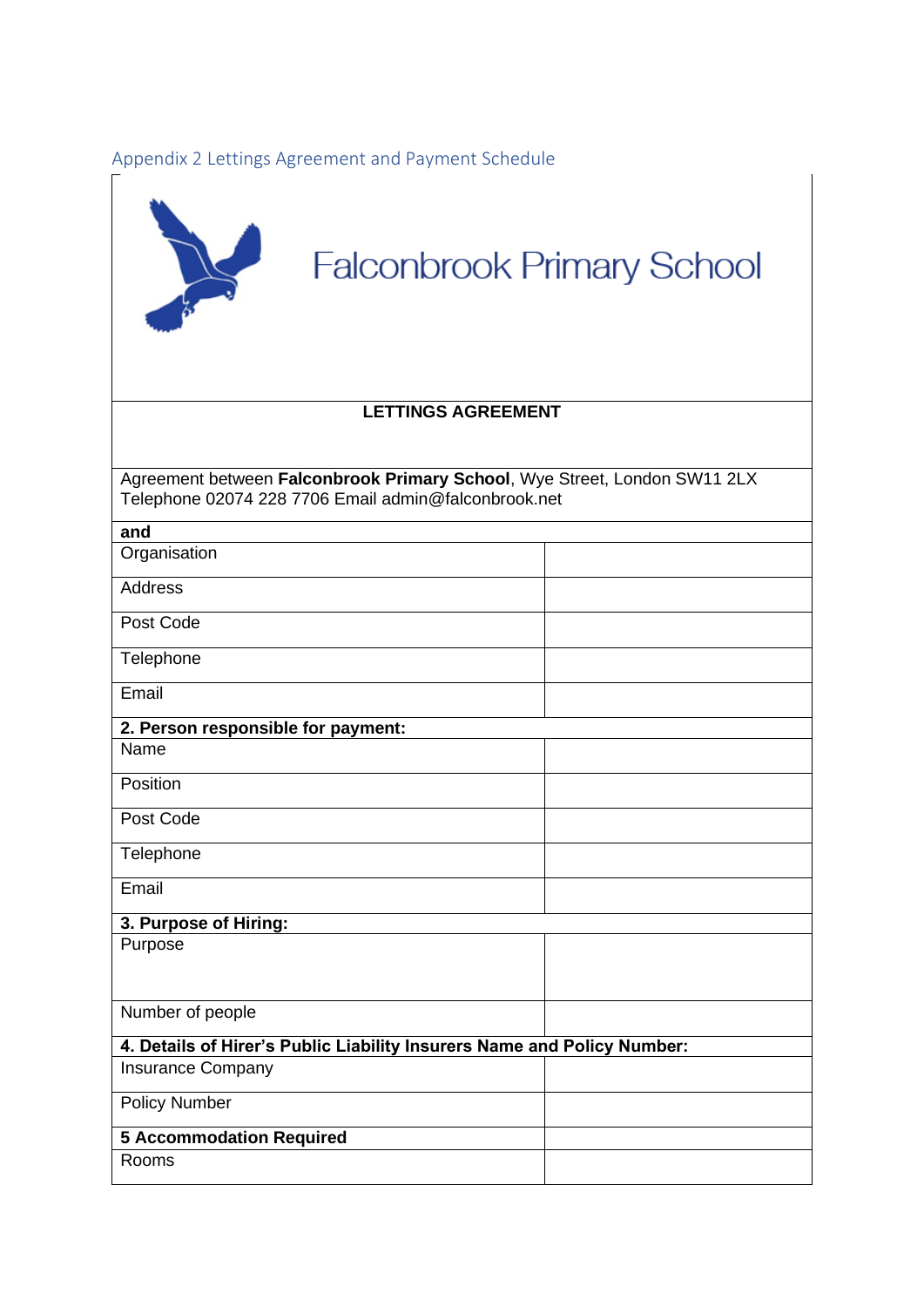| Date or Date range              |  |
|---------------------------------|--|
| Always excludes school holidays |  |
| Day of week                     |  |
| Recurrence                      |  |
| Start time                      |  |
| End time                        |  |
| <b>5 Special Requests</b>       |  |

# **6. Payment Schedule**

# **Payment Schedule**

£250 Returnable deposit due by return

X weeks  $@$  xx = xx

Payable by xx

# **Payment strictly by BACs**

Insert Bank Details

On behalf of xxxxxxxx whose authority I have to bind them by signing this application, I do hereby agree to indemnify Falconbrook Primary School against any liability whatsoever which may arise out of the hire of premises to me. I/We\* also confirm that the appropriate insurance is in place in accordance with the Conditions of Hire.

| Signed | Name                |
|--------|---------------------|
| Date   | Position            |
| Signed | Name                |
|        | <b>Stella Smith</b> |
| Date   | Position            |
|        | <b>Head Teacher</b> |